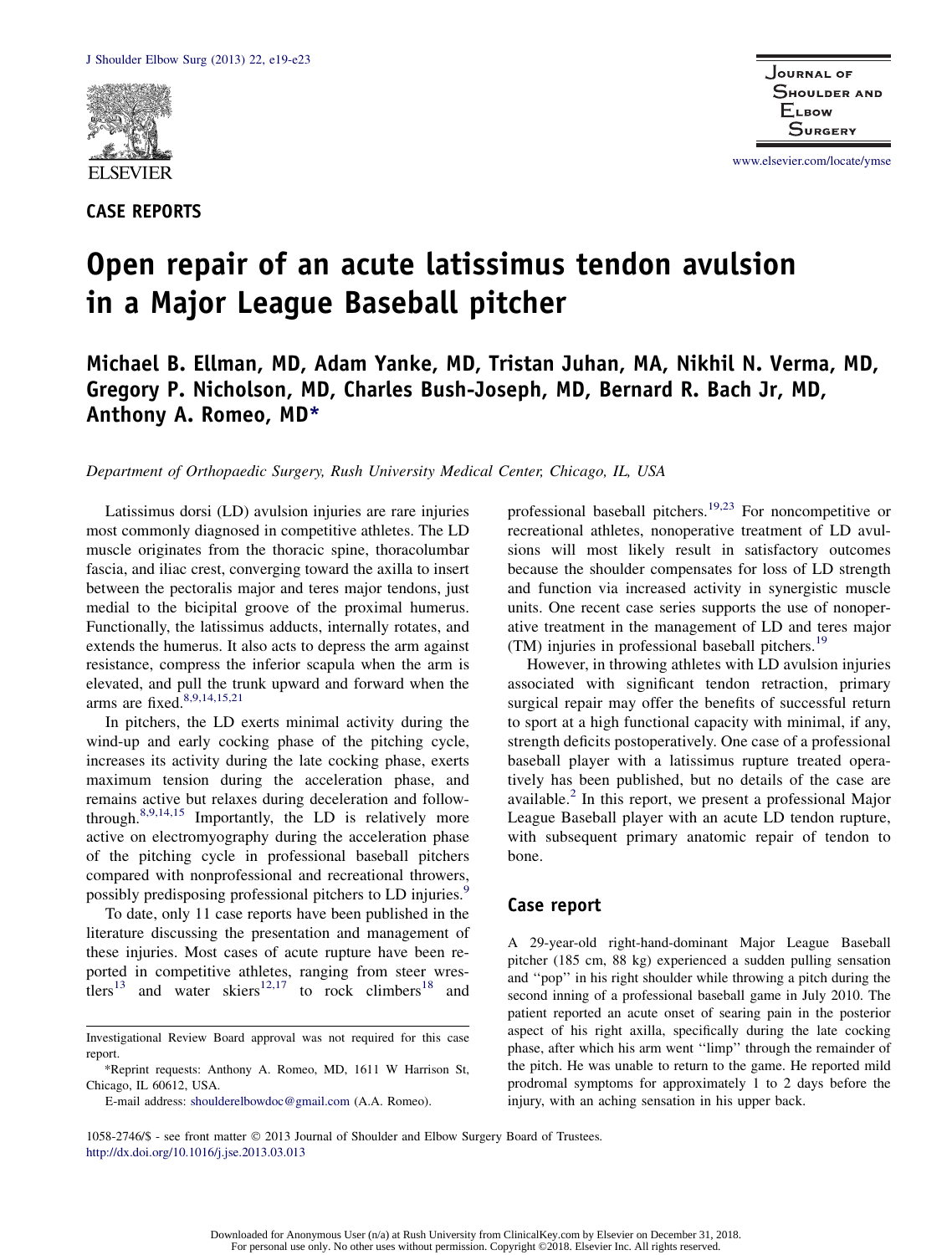

Figure 1 Preoperative (A) axial and (B) coronal magnetic resonance images show the latissimus dorsi avulsion injury, with tendon retraction of  $\sim$  4.5 cm from its insertion on the proximal humerus.

The physical examination revealed ecchymosis and a soft tissue prominence in the right posterior axilla, and significant weakness with resisted adduction with the arm at  $90^{\circ}$  of abduction. Magnetic resonance imaging demonstrated complete avulsion of the distal LD tendon from its insertion on the humerus with approximately 5 cm of retraction, with increased fluid signal intensity extending from the insertion site on the humerus to the retracted LD muscle belly (Fig. 1). The pectoralis major and teres major tendons appeared intact.

Treatment options were discussed with the patient, and multiple expert consultations throughout the United States were obtained. Nonoperative management with a brief period of immobilization, followed by rehabilitation with range of motion exercises and progressive strengthening, was discussed with the patient. A surgical option was also discussed, including primary open repair of the LD tendon back to its anatomic insertion on the proximal humerus. The risks and benefits of operative vs nonoperative management were discussed at length, and given the patient's desire for an expeditious return to pitching at a preinjury functional level, he consented to the surgical intervention with anatomic repair of tendon to bone.

Eight days after the injury, the patient was taken to the operating room for primary repair of the LD avulsion injury.<sup>6</sup> Briefly, he was placed in a semimodified beach chair position. A 4-cm anterior axillary incision was made in the subpectoral area approximately 1-cm medial to the bicipital groove and parallel with the axillary fold to avoid scarring and minimize cosmetic deformity.

The interval between the pectoralis major and the short head of the biceps was used to allow for visualization of the normal LD insertion site along the medial border of the bicipital groove, taking care to avoid the radial nerve. The bare insertion of the LD on the proximal humerus was identified (Fig. 2). A finger was then slipped over the TM tendon and traced proximally and posteriorly in an attempt to retrieve the LD tendon edge from within the axilla. With retraction >5 cm from its insertion, direct visualization of the retracted tendon edge was not possible, despite a palpable tendon edge with the finger.

Given concern that blindly clamping the tendon might place the radial nerve at risk, a second posterior axillary incision was made for tendon retrieval. With the patient's arm abducted



Figure 2 Dissection through an anterior axillary incision to the proximal humerus reveals the bare area of latissimus tendon avulsion from its insertion on the bone.

overhead by an assistant, a 3-cm incision was made directly overlying the palpable edge of the LD tendon in the posterior axillary fold, and sharp dissection was used to reach the tendon edge. The tendon was then secured with two No. 2 Ethibond sutures (Ethicon, Somerville, NJ, USA) in a running Krackow fashion and passed from the posterior to anterior axillary incisions using a clamp (Fig. 3).

Before repair, the bony insertion site was lightly decorticated using a bur to create a bleeding bed for healing, and the tendon was repaired using 3 points of bony fixation with supplemental soft tissue fixation. Three suture anchors (Mini G2 Anchor, Mitek Surgical Products, Westwood, MA, USA) were placed, 1 each at the superior, middle, and inferior border of the footprint, respectively. The tendon was then secured to bone using a combination of simple, mattress, and Mason-Allen type suture configurations, along with supplemental soft tissue fixation of the LD to the TM tendons (Fig. 4). $6$  The arm was taken through a gentle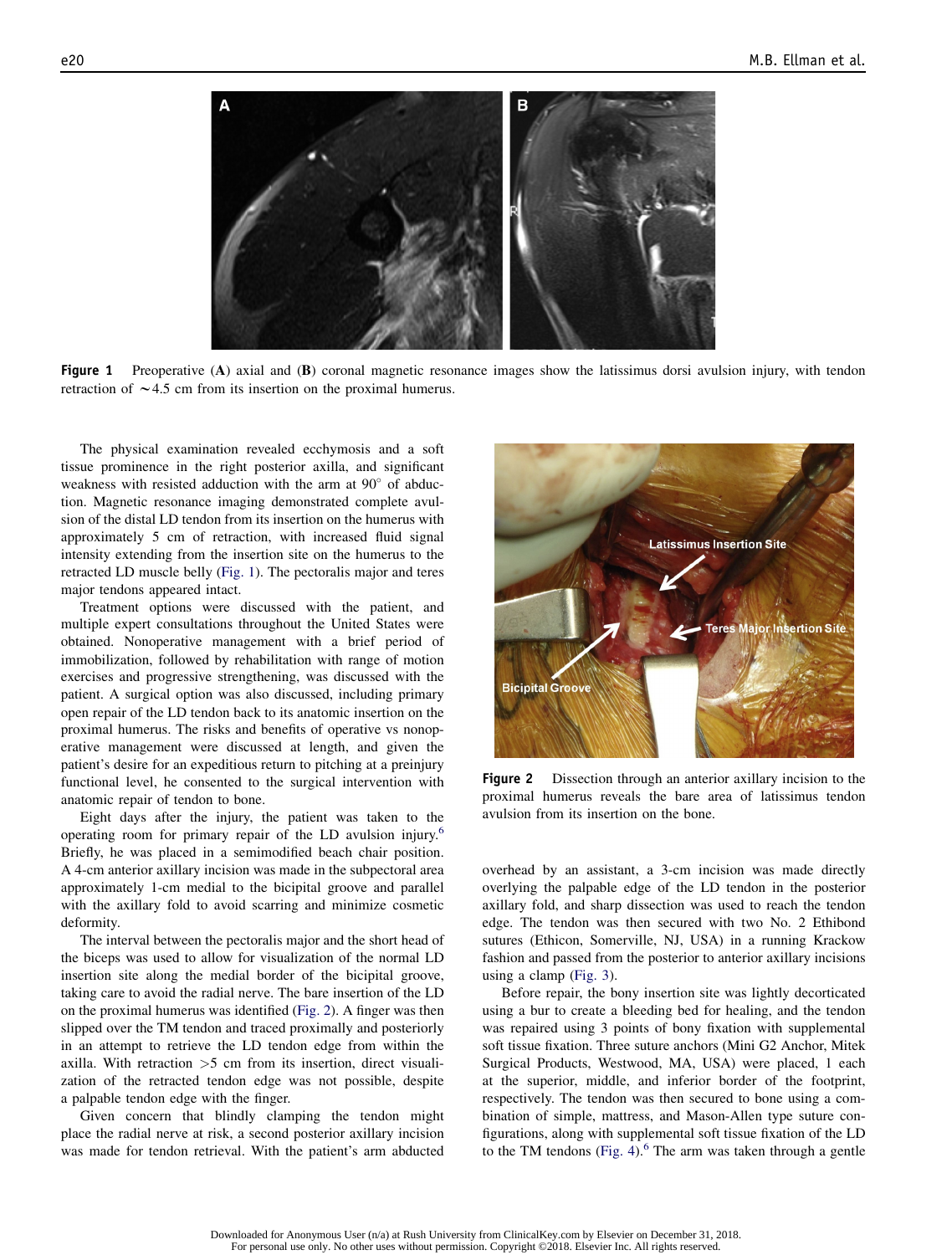

Figure 3 Latissimus tendon retrieval from a posterior axillary incision demonstrates a clean, smooth, tendon edge, with minimal fraying; The tendon was secured with two No. 2 Ethibond sutures to facilitate passing of the tendon from the posterior to anterior incisions.

range of motion to confirm that the repair was adequate before closure.

#### Postoperative course

Postoperatively, the patient followed rehabilitation principles similar to those outlined in Table I. At the 6-week visit, range of motion testing with the patient supine demonstrated passive and active forward elevation to  $150^\circ$ , external rotation (at  $90^\circ$  of abduction) to 50 $^{\circ}$ , and internal rotation to 20 $^{\circ}$  without pain. By the time of spring training in April 2011, 30 weeks after repair, he was fully participating in throwing activities and pitching in spring training games.

#### Two-year follow-up

By the start of the following season (8 months after surgery), the patient had regained full preinjury strength, velocity, and control, and resumed his role as a starting pitcher in Major League Baseball. There were no structural abnormalities of his latissimus tendon throughout the season, and magnetic resonance imaging at the 1-year follow-up demonstrated an intact tendon without evidence of tear, edema, or fatty infiltration (Fig. 5).

Individual statistics compiled during the 2012 baseball season (2 years after surgery) include a win-loss record of 11-12, an earned run average (ERA) of 3.37, 4 complete games, and 1 shutout in 32 starts, and 194 strikeouts in 219.0 innings pitched. The patient's pitching statistics are comparable to his overall career numbers (120-93 with a 3.46 ERA over his 11-year professional career). Further, the pitcher was named to the All-Star Team for the 83rd Major League Baseball All-Star Game in July 2012.



Figure 4 Anatomic illustration shows primary repair using 3point bone-to-tendon fixation.

|  |  | <b>Table I</b> Rehabilitation schedule after primary open repair of |  |  |  |
|--|--|---------------------------------------------------------------------|--|--|--|
|  |  | acute latissimus dorsi avulsion                                     |  |  |  |

| Weeks<br>postsurgery  | Rehabilitation                                                                                                   |
|-----------------------|------------------------------------------------------------------------------------------------------------------|
|                       |                                                                                                                  |
| $0 - 2$               | Sling with abduction pillow; no shoulder ROM                                                                     |
| $2 - 6$               | Sling with abduction pillow; progressive                                                                         |
|                       | passive ROM shoulder only                                                                                        |
| $6 - 12$              | No sling; progressive passive and active ROM<br>exercises, isometric and light stretching<br>exercises initiated |
| $12 - 16$             | Light throwing program                                                                                           |
| $20 - 30$             | Spring training; full return to pitching                                                                         |
| ROM, range of motion. |                                                                                                                  |

# **Discussion**

Avulsion injuries of the LD tendon typically present in an acute fashion in throwing athletes. The pitcher may describe a sudden, severe onset of pain in the upper arm and posterior axilla, usually occurring during the late cocking or acceleration phases of the throwing cycle, with persistent symptoms during release and follow-through. $^{23}$  This may or may not be associated with prodromal symptoms.

Previous published reports are mixed with regard to how to treat these injuries. A number of case reports document successful short-term outcomes with nonoperative management in nonthrowing athletes.<sup>1,4,24</sup> Others have reported successful outcomes with operative repair of acute LD tears in nonthrowing athletes such as competitive water skiers, $12,17$  professional wrestlers, $11$  steer wrestlers, $13$  and rock climbers.<sup>18</sup> Barnes et al<sup>2</sup> were the first to report a latissimus rupture in a professional baseball player treated operatively, but no specific details of the case are provided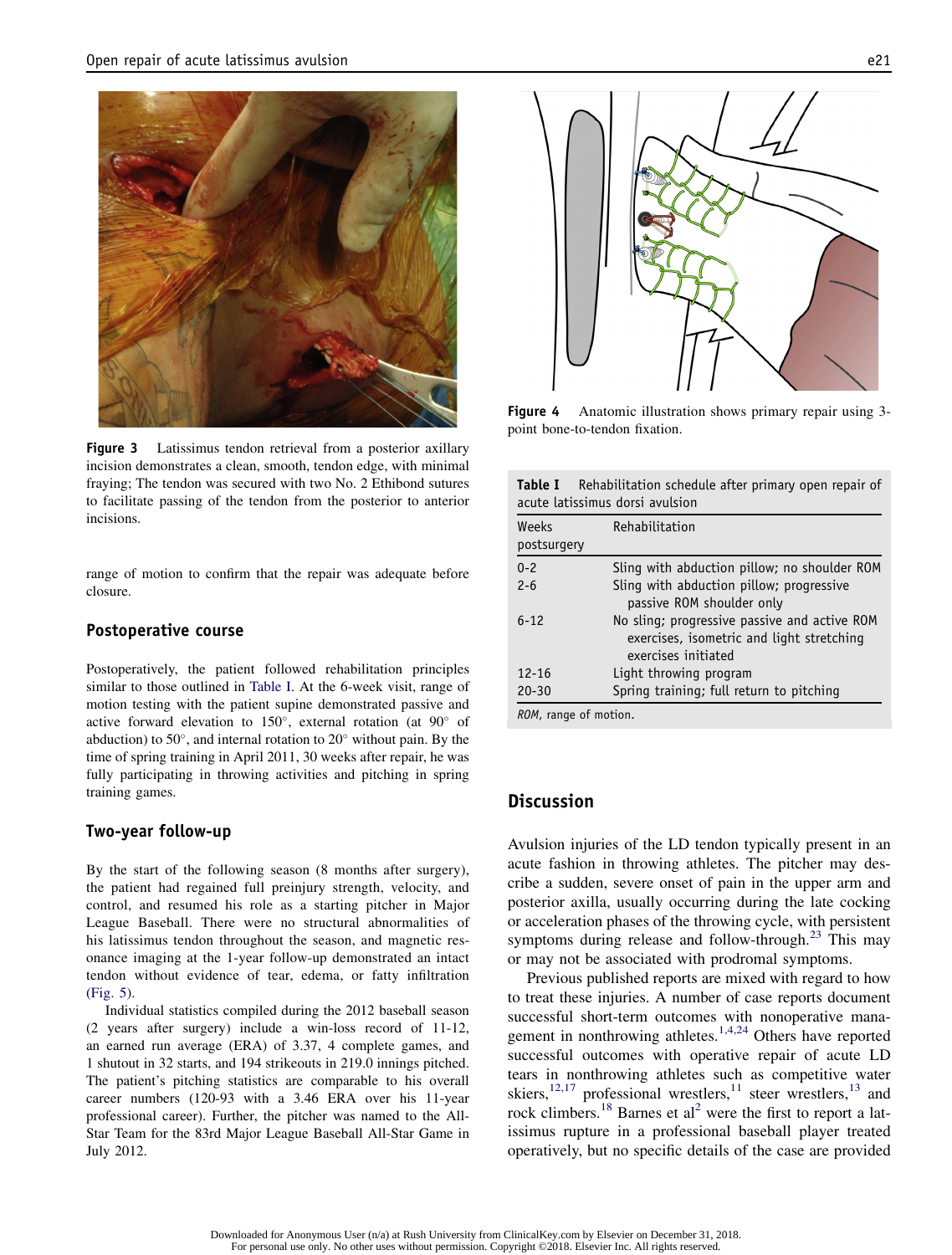

Figure 5 Postoperative (A) axial and (B) coronal magnetic resonance images of the latissimus dorsi avulsion injury demonstrate anatomic repair of the tendon to the bone.

in their report. Schickendantz et  $al^{23}$  were the first to report 5 cases of acute isolated latissimus injuries in Major League Baseball pitchers treated nonoperatively. All athletes returned to pitching within 1 year, with 1 rerupture of the latissimus tendon after 6 months. The post injury velocities, strength assessment, and longevity in the Major Leagues for each pitcher were not presented.

Most recently, Nagda et  $al<sup>19</sup>$  retrospectively reviewed 16 professional baseball pitchers diagnosed and treated with a LD or TM strain or avulsion between 2002 and 2008, comprising 2 isolated LD avulsions, 3 isolated TM avulsions, 1 combined injury, and 10 LD or TM muscle strains. All patients were treated nonoperatively with rest, rehabilitation, and return to pitching after a throwing program, with successful return to play in 15 of 16 pitchers (94%) and a mean time to throwing of 35.6 days. The authors concluded that nonoperative treatment of LD and TM injuries was successful in allowing professional pitchers to return to high-level activity. Interestingly, however, their data grouped isolated LD avulsion injuries with isolated TM injuries, combined injuries, and muscle strains, making it difficult to extrapolate their conclusions to isolated LD injuries alone. For example, the authors presented 2 athletes with isolated LD avulsion injuries treated nonoperatively. One sustained a reinjury, with a subsequent TM avulsion, 13 months after the primary LD rupture, and the other returned to throwing activities at 120 days (compared to average return to throwing of 35.6 days for the group), suggesting that return to play after LD avulsion injuries may be longer than for TM avulsions and muscle strains. Muscle strains are different injuries with respect to energy, soft tissue damage, edematous changes, and healing potential, and grouping these injuries may underestimate the necessity for more aggressive intervention with LD avulsion injuries. Finally, the amount or degree of tendon retraction after avulsion injuries was not reported, potentially confounding the results because this may significantly affect the ability of a tendon to heal nonoperatively without functional or strength limitations.

One potential risk of treating isolated LD avulsions nonoperatively includes the possibility of strength deficits after the injury. The literature is replete with studies reporting a loss of latissimus muscle strength after takedown for use as a free flap or pedicle flap in reconstructive surgery, most notably with shoulder extension and adduction, as strength deficits of up to 20% have been reported. $3,7,22$  In noncompetitive or recreational athletes, these functional deficits may go unnoticed and play a minimal role in everyday activities; however, this deficit may be more pronounced in the competitive throwing athlete with high functional shoulder demands.

Another risk of nonoperative repair of LD avulsion injuries is the potential compromise of a future operative intervention. Many authors have advocated early anatomic repair of these injuries, $10,11,16,20$  whereas others treat latissimus ruptures in a conservative manner initially, and if it fails, proceed to delayed repair or reconstruction. In recreational athletes with latissimus avulsion injuries,  $Cox$  et al<sup>5</sup> reported good results with surgical repair of 2 subacute (>6 weeks) LD tendon ruptures through a single-incision posterior axillary approach; however, they suggested that surgical intervention occurring more than 2 months after injury could potentially preclude anatomic restoration of the tendon, most likely due to retraction of the tendon and buildup of subsequent scar tissue.

Operative intervention is not without risk as well. The technique reported here theoretically minimizes the risk for nerve injury (ie, radial nerve), but there is a potential for neurologic damage with any open procedure close to the axilla. A thorough knowledge of anatomy is required to perform the procedure, and ideally, it should be performed by a surgeon comfortable with open shoulder techniques. Further surgical risks, such as vascular compromise, infection, persistent pain and functional limitations,

Downloaded for Anonymous User (n/a) at Rush University from ClinicalKey.com by Elsevier on December 31, 2018. For personal use only. No other uses without permission. Copyright ©2018. Elsevier Inc. All rights reserved.